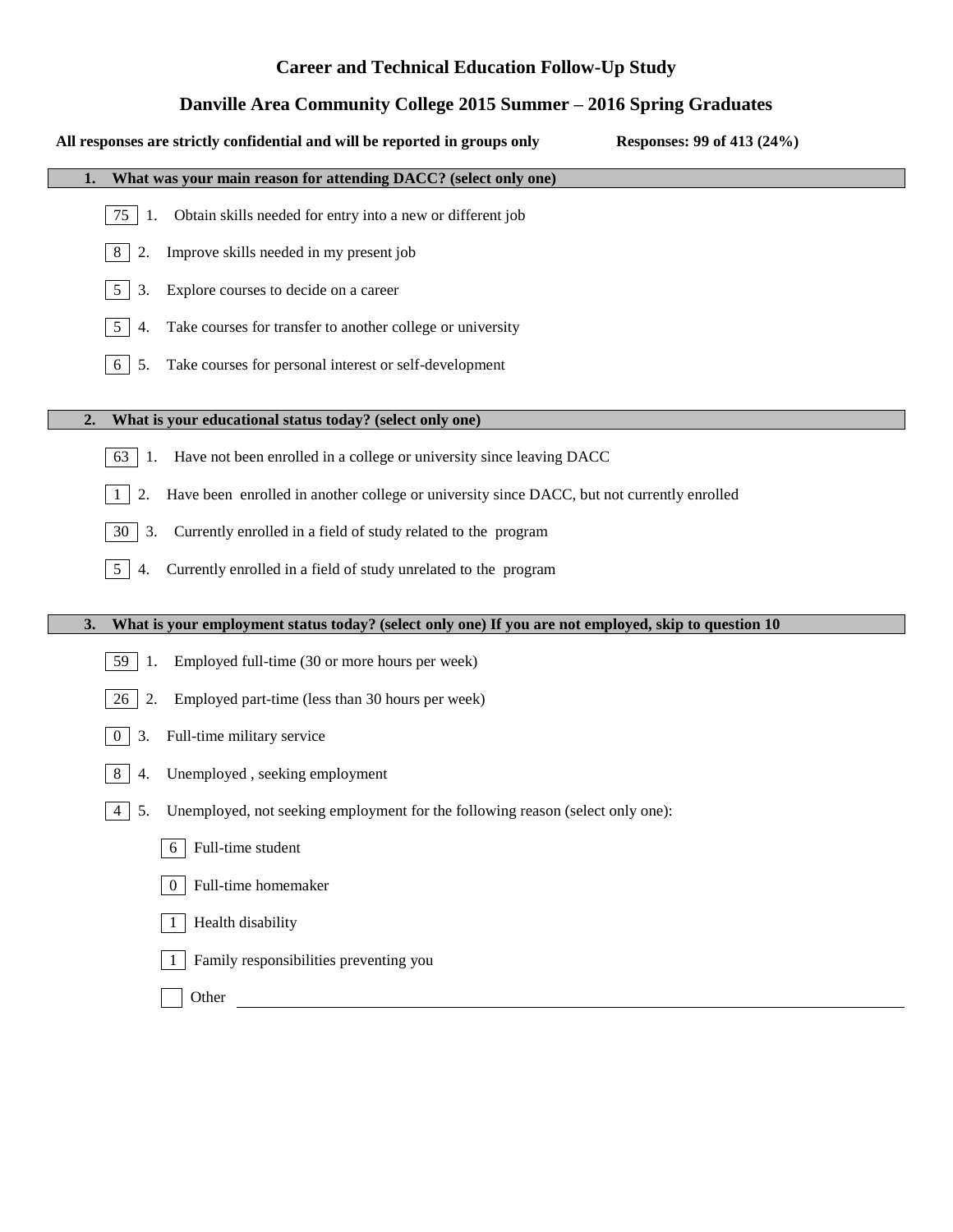| How closely is your job related to your program of study? (select only one)<br>4.                                                            |  |  |  |  |  |  |  |
|----------------------------------------------------------------------------------------------------------------------------------------------|--|--|--|--|--|--|--|
| 71<br>Related<br>1.                                                                                                                          |  |  |  |  |  |  |  |
| 18<br>Unrelated, because of (select only one):<br>2.                                                                                         |  |  |  |  |  |  |  |
| Preferred to work in another field<br>$\mathbf{0}$                                                                                           |  |  |  |  |  |  |  |
| Found a better paying job in another field<br>2                                                                                              |  |  |  |  |  |  |  |
| Could not find a job in this field<br>6                                                                                                      |  |  |  |  |  |  |  |
| Worked previously in this field, but changed<br>$\mathbf{0}$                                                                                 |  |  |  |  |  |  |  |
| Preferred not to move to a new location<br>$\mathbf{0}$                                                                                      |  |  |  |  |  |  |  |
| Temporary job while in transition (in college, between jobs, or summer employment)<br>6                                                      |  |  |  |  |  |  |  |
| Took job in order to get preferred working hours<br>2                                                                                        |  |  |  |  |  |  |  |
| Did not complete the program, or pass licensing test<br>1                                                                                    |  |  |  |  |  |  |  |
| Health problems prevented me from working in this field<br>$\overline{0}$                                                                    |  |  |  |  |  |  |  |
| <u> 1989 - Andrea Albert III, politik eta politik eta politik eta politik eta politik eta politik eta politik e</u><br>Other<br>$\mathbf{1}$ |  |  |  |  |  |  |  |
| Working hours per week? (do not include over-time)<br>5.                                                                                     |  |  |  |  |  |  |  |
| Average number of working hours per week?                                                                                                    |  |  |  |  |  |  |  |
|                                                                                                                                              |  |  |  |  |  |  |  |
|                                                                                                                                              |  |  |  |  |  |  |  |
| What is your present hourly salary before deductions? (include commissions, but not over-time pay)                                           |  |  |  |  |  |  |  |
| Per hour<br>\$                                                                                                                               |  |  |  |  |  |  |  |
| In general, how satisfied are you with your present job? (select only one)<br>7.                                                             |  |  |  |  |  |  |  |
| 46 1. Very satisfied                                                                                                                         |  |  |  |  |  |  |  |
| Somewhat satisfied<br>2.<br>33                                                                                                               |  |  |  |  |  |  |  |
| Somewhat dissatisfied<br>5<br>3.                                                                                                             |  |  |  |  |  |  |  |
| Very dissatisfied<br>$\overline{4}$<br>4.                                                                                                    |  |  |  |  |  |  |  |
| When did you begin working in your present job? (select only one)<br>8.                                                                      |  |  |  |  |  |  |  |
| 13<br>Before entering the program<br>1.                                                                                                      |  |  |  |  |  |  |  |
| While enrolled in the program<br>26<br>2.                                                                                                    |  |  |  |  |  |  |  |
| 49<br>After leaving the program<br>3.                                                                                                        |  |  |  |  |  |  |  |
| What is the location of your primary place of employment? (select only one)<br>9.                                                            |  |  |  |  |  |  |  |
| 44<br>Within the Danville Area Community College district<br>1.                                                                              |  |  |  |  |  |  |  |
| Outside of the Danville Area Community College district, but within Illinois<br>34<br>2.                                                     |  |  |  |  |  |  |  |